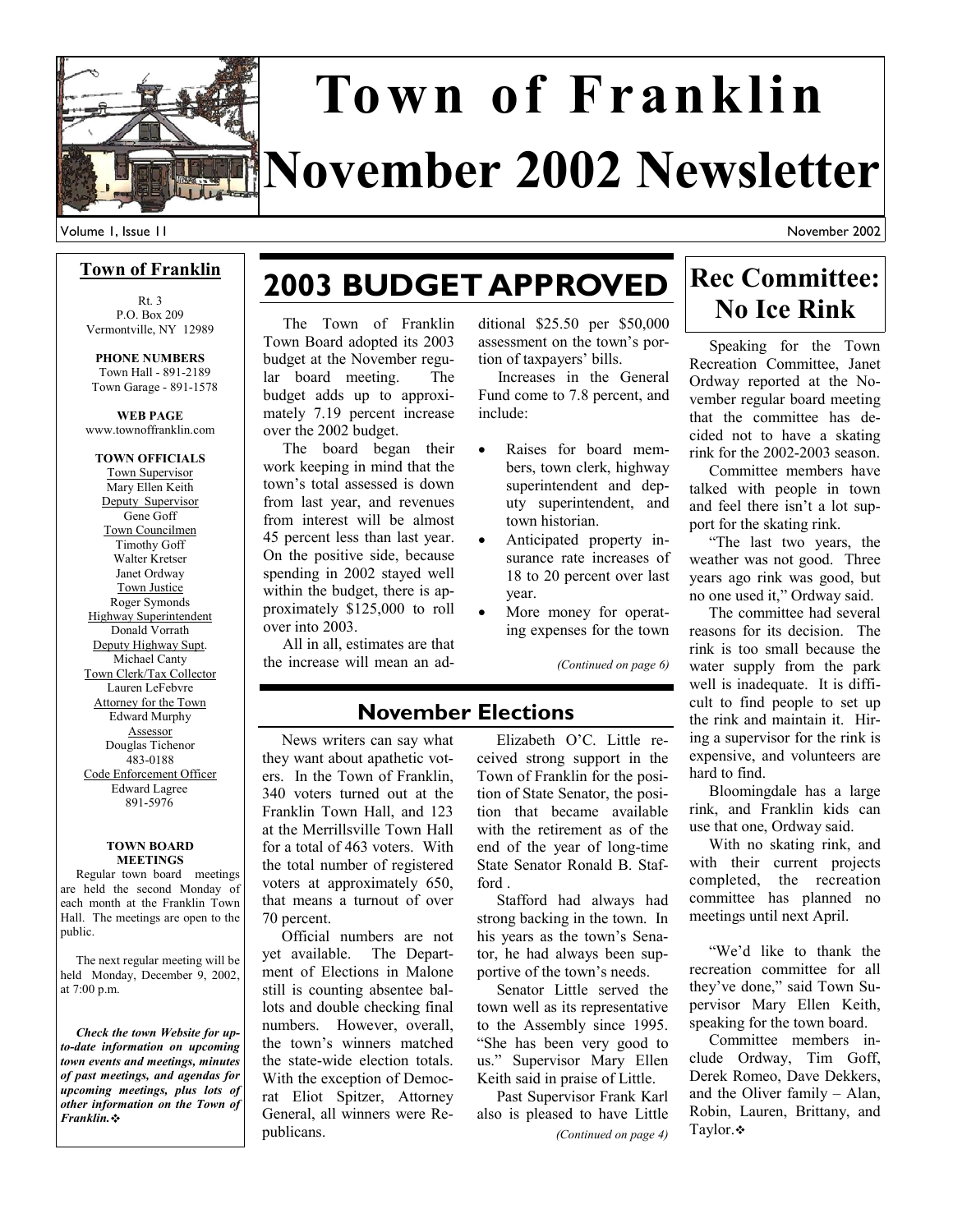### **Community Events**

### **November Town Tuesday**

 The rush is on to complete the renovations at the Vermontville Community Church of the Nazarene's Parsonage! To help raise funds for the parsonage, the Vermontville Community Church of the Nazarene will host the Town of Franklin's Town Tuesday by holding a Spaghetti Supper Tuesday, November 19, from 4:00 to 7:00 p.m., at the Franklin Town Hall in Vermontville.

 The cost of the dinner will be by donation, and take-out/delivery (within the Town of Franklin) is also available by calling 891-2189 after 4:00 p.m.

 The church has been without a pastor since the resignation of Reverend Betty Jean Goodwin in September, and the board decided to use the time to have some much-needed work done in the parsonage. Now, as recently as Sunday, November 10, the church board, along with the congregation, has accepted the application of Pastor David Drake, Sr., who will be relocating to Vermontville along with his wife, Kathy, and family.

 The entire church was taken by surprise that the "call" for a pastor was answered in such a short time, leaving approximately four weeks to raise the necessary funds to complete the work on the parsonage.

 Anyone wishing to contribute is encouraged to make a yummy dessert or donate a gift basket for a Silent Auction to be held at the dinner. For more information please, contact Jeff or Lauren LeFebvre at 891-1046. $\cdot$ 

### **December Town Tuesday by Lauren LeFebvre**

 What's next for the Celebration Committee? Well, we're going to take

it easy and enjoy the busy Holiday season.

 The Town of Franklin will be hosting the next Town of Franklin Town Tuesday, along with the Celebration Committee. We will not be fundraising at this event but we're not saying you can't bring any-



thing! It will be a Potluck Supper, on Tuesday, December 17, at 4:00 to 7:00

> I am trying to get Santa to stop in for a quick visit at 6:30 p.m., but the elves say I've been naughty. Imagine that! I'll start being more nice and maybe Santa and I can work out a deal.

 There will be gifts for the kids.

# **Wrapping Up Christmas Made Easy!**

 Also, for all you Moms and Dads who are sick of wrapping presents in your bedroom at 11:00 at night, I will be opening the Town Hall for wrapping parties every Wednesday in December

from 7:00 to 9:00 p.m. The tables are nice and long - a real back-saver. My friend Kathy and I wrap gifts there every Christmas. Bring your own supplies, I'll bring the Hot Chocolate! $\cdot$ 

### **Thanksgiving Food Pantry**

 Mary Ellen Keith, director of the St. Paul's-Assumption Food Pantry, was pleased that the annual Election Day Pie Sale brought in close to \$500 in donations for the pantry's Thanksgiving and Christmas fund.

 "The turnout for the election was just wonderful, both at the Franklin Town Hall and the Merrillsville Town Hall, and then so many people donated," she said.

 Although the annual sale is known as the "pie sale," other desserts also were available, including homemade donuts.

 Keith thanks everyone who baked or donated. Purchases are being made to add to donated items for upcoming holiday pantry distribution dates.

 The November pantry will be held from 4:00 to 5:30 p.m. on Thursday, November 21, 2002, at the food pantry building at the back of the Franklin Town Hall.

 The pantry serves residents of the Town of Franklin and the Town of St. Armand. ❖

### **Can Tabs Container on Bottle Box**

 Thanks to Frank Karl, a tab container will be added to the bottle and can box in the back of the Franklin Town Hall.

 The Alan Oliver family maintains the box. In addition to collecting and turning in the bottles and cans for funds for projects at the Kate Mt. Park, they also take the time to take the tabs off the cans. The tabs are then donated to the Ronald McDonald House.

 With the container, donors can help out by taking the tabs off their cans and putting them in the container when they put their cans and bottles in the box.

### **Upcoming Dates At A Glance**

Tuesday, November 19, 2002: Nazarene Church Spaghetti Dinner Fundraiser, 4:00 to 7:00 p.m., Franklin Town Hall Second and fourth Tuesdays every month: Over 55'ers meeting and gathering, 12:30 p.m., Franklin Town Hall Tuesday, December 3, 2002: Building Committee meeting, 7:00 p.m., Franklin Town Hall Wednesdays throughout December: Town Hall open for gift wrapping, 7:00 to 9:00 p.m. Sunday, December 8, 2002: Over 55'ers Holiday Party, 1:00 p.m., St. Paul's Church, Bloomingdale Monday, December 9, 2002: Regular Town Board meeting, 7:00 p.m., Franklin Town Hall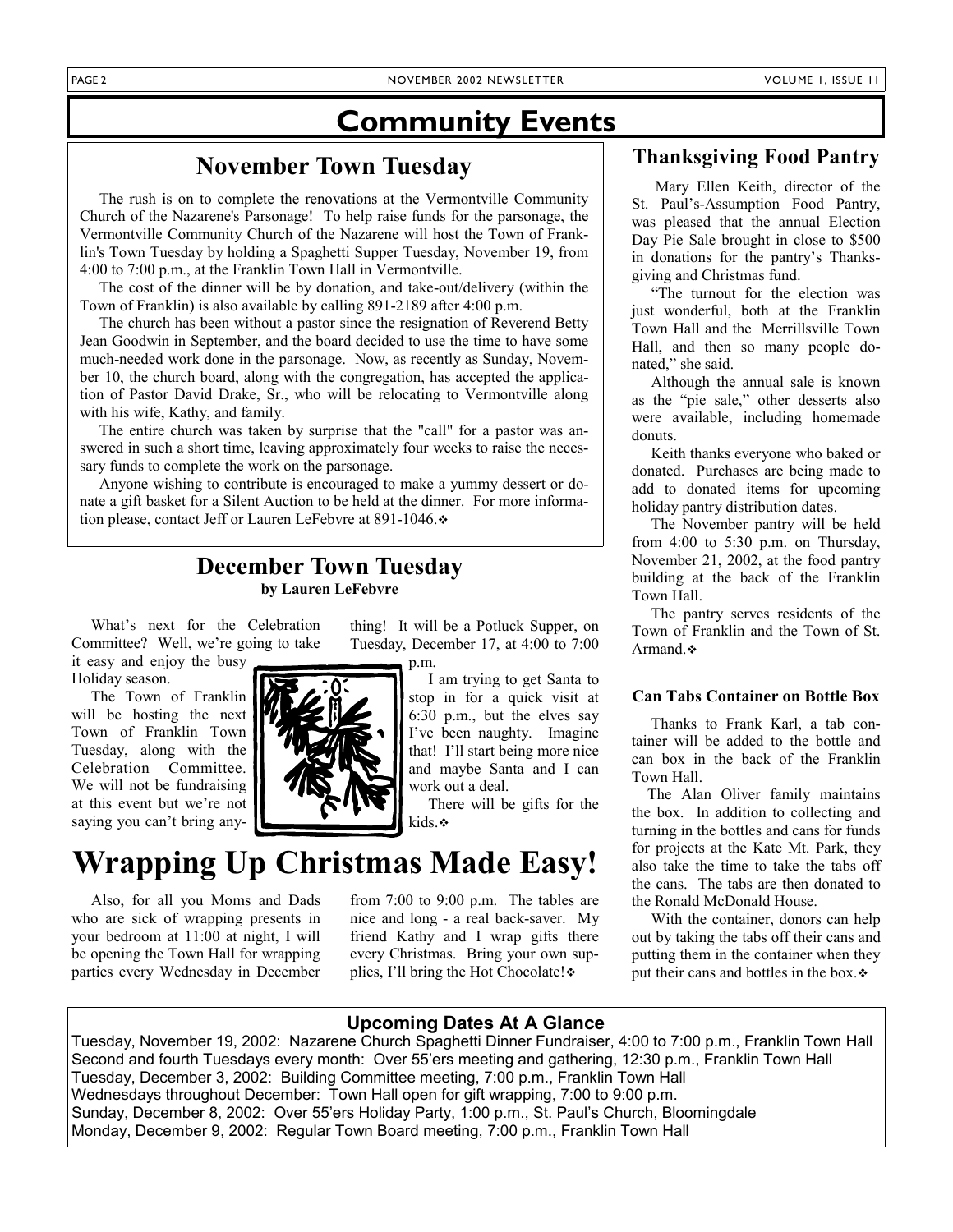# **A THOUSAND THANK YOUS!**

#### **by Lauren LeFebvre**

 On behalf of everyone on the Celebration Committee I extend a HUGE THANK YOU to all those who helped make the Halloween Haunted House a success. Let me first start by saying I am horrible with names. Here's an example: There was a wonderful girl posing as the "witch's shadow" during the Haunted House. At one point I needed to get her attention. For the life of me, I just could not remember her name. More than once I was told, mind you, and two seconds later it eluded me. Her name was LAUREN! That being said I will not mention any more names. You all know who you are.

 Thank you to the Witch at the front door who stood out in the cold reading "The Legend of the Missing Children" over and over again. Thank you to my Gypsy sister who helped me gauge the fright level of the people coming in and giving me time to "tip off" the rest of the group.

 Thank you to the spooky faces behind the picture frames. I know you guys changed places a lot and that freaked me out sometimes! Thank you to the Lab Kids. I hear your voices were as shot as mine the next day. Remember, I had to talk over your screams.

 Thank you to the Kitchen Ghouls. What can I say about you all? I have no idea what went on in there after I pushed the people to you through the black plastic, but from the glimpse I got, you looked like you were really playing the part!

 Thank you to the Graveyard People. I have no idea what you did, either, but I know it was cold and I know you hung in there and scared the life out of everyone who crossed your path.

 Thank you to all those at St. Paul's Food Pantry for providing the food and warmth to the screaming masses that ended up on your doorstep.

 Most importantly, to me anyway, thank you to all the adults and kids who took the time to help set up the Haunted House for an event that only took a mere two hours, and then stayed around to take it all down.

 I think we adults will all stand up and say THANK YOU MARK AND NANETTE WINTER FOR THE BLACK PLASTIC! Really couldn't have pulled this off without that. Of all the donations we had - and believe me we had plenty (thanks to those who dropped of all that cool stuff) - black plastic RULES!

 Of course, thanks must go to all those who braved the cold that night to come to the Haunted House. It really would have been disappointing for us to wait around all ghouled-up for nobody.

# **Scout Project Update**

 Boy Scout Bryon Tuthill reports that with the help of the town Highway Department to install the stone slab, his Eagle Scout project at the Union Cemetery, on Rt. 3, is "coming along quite nicely."

 Tuthill updated the Franklin Town Board at their November meeting.

 "We should be done within the month or so. The sign is being made and should be done within a week or two and ready to be set on and bolted in," he says.

 The project also will include a bench that will be placed by the sign on a stone walkway.

### **Grievance Day Date Change**

 At the October regular Town Board Meeting, the board was told that due to conflicts, the town's annual Grievance Day date needed to be changed due to conflicts.

 At the November meeting, the board announced that the new date will be the first Tuesday in June.

 Because Town Assessor Douglas Tichenor serves as assessor for three towns and can't be at all three Grievance Day hearings, the Town of Franklin can pass a local law to designate an alternate date.

### **Snowmobilers Ask for Support for Trail Grant**

 The Town of Franklin Board was asked by the Franklin Snowmobilers, Inc., for a resolution in support of their organization. They are applying for a grant for snowmobile trail grooming. Most of their trails are on Niagara Mohawk rights-of-way, on which they pay the insurance costs.

 The request brought up discussion at the November regular town board meeting about the problem in the Town of Franklin with snowmobilers trespassing on private land. Board members and residents at the meeting complained that there are too many snowmobiles.

 Reports were given of riders coming off Oregon Pond, up onto private property, riding over water lines, and down residents' driveways. A complaint was made that they are "nasty to cross country skiers."

 Frank Karl reported having problems on his property in the past, but said that he took his issues up with members of the Franklin Snomobilers.

 "I found the association responsive to complaints, and they made efforts to improve the situation," he said.

 In the end, the board decided to support the association with a resolution, hoping that snowmobilers will be less likely to trespass on private land if they have groomed trails. However, with the resolution they will add a letter specifying the complaints they heard at the meeting and asking their help in resolving the problems.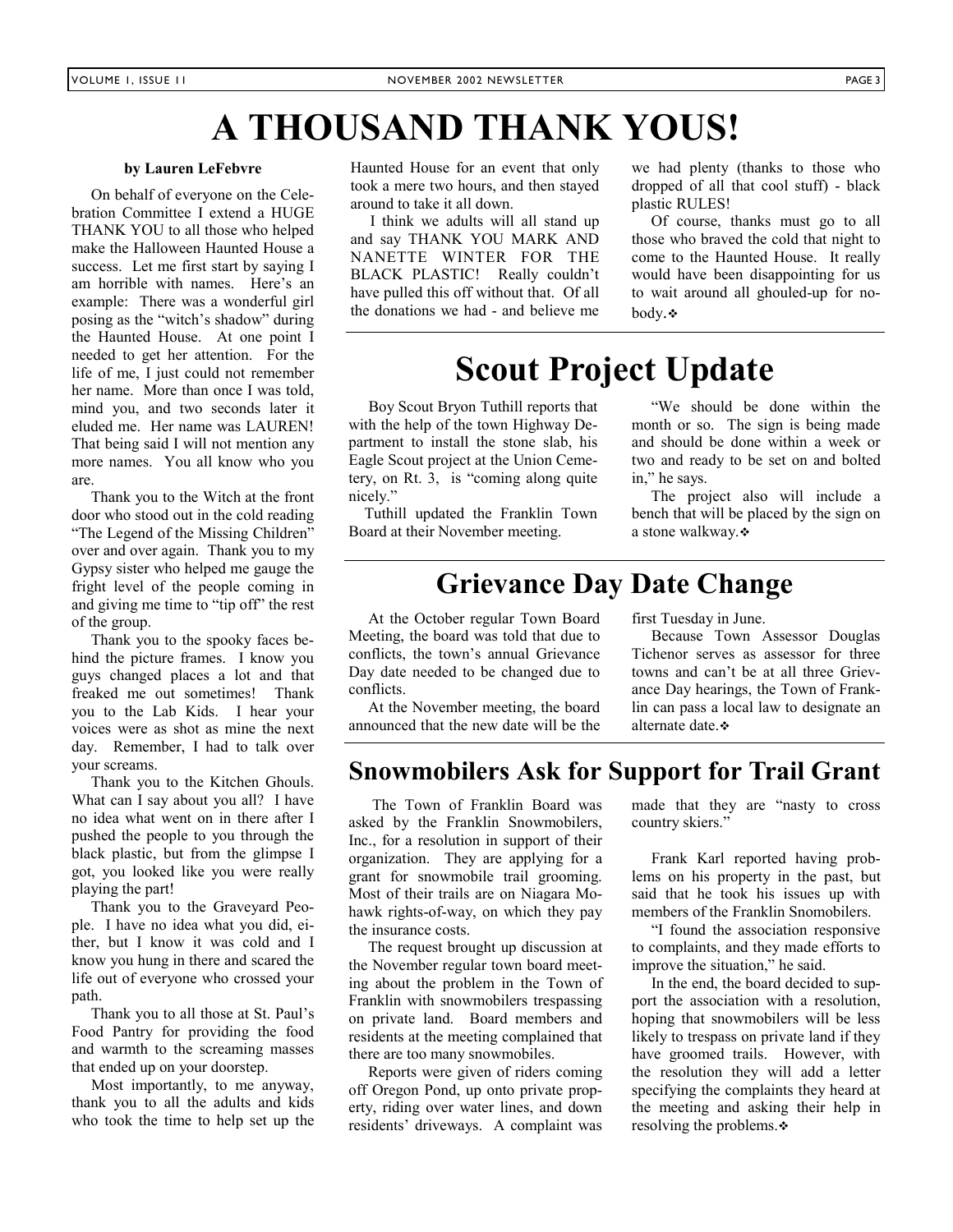# **Highway Superintendent Monthly Report**

### **by Donald Vorrath**

 This has been a time of transition both with weather and highway responsibilities.

 1. Highway personnel finished roadside work for the season on Merrill Road. Still, much is needed to be accomplished, and, hopefully, with a decent grader we can do much more next year.

 2. The Kate Mt. Recreation Park sign was reinstalled after a damaging auto accident.

 3. The Highway Department assisted with personnel and equipment with the installation of the stone slab for the Eagle Scout project at the Union Cemetery in Vermontville.

 4. Six (6) pieces of equipment, including the refurbished trailer, are winterized and stored at the Merrillsville garage. These items include two tractors, sweeper, and chipper. Also stored are extra bales of mulch hay used on roadsides.

 5. All plow trucks are "dressed" and ready for winter operations. On average, this activity takes about two weeks to get ready with the necessary adjustments. We are still working on fine-tuning. Our steel (blades, noses, shoes, etc.) have been delivered and stocked.

 6. A D6 dozer was borrowed from the county and was used to mixed 600 tons of salt with 12,000 tons of sand. This operation is successful only because of the dozer so we could mound the pile.

 7. In-house cleaning is ongoing and essential so we can store the "dressed" trucks with slusher and wing plows.

 8. We delivered 150 gallons of used oils to Franklin County Highway Garage for their heater. They appreciate this extra bonus just as we appreciate all they do for us.

9. All dirt roads were raked one

final time.

 10. Additional road signs were installed.

 11. We helped DEC haul gravel from the Town of Duane Highway Garage to repair a washout in the Debar Preserve; however, our department still hasn't received the permits to widen two plow turn-arounds from the DEC.

 12. Because of the on-going arbitration involving a terminated employee, Robert Place, of Onchiota, has been hired as an MEO per-diem employee. Bob has worked for the town on previous occasions, has his CDL, and is a Teamster Union member. Now that winter is upon us, it is essential to have a full and experienced department.

And finally,

*"If everyone is thinking the same – no one is thinking."*  **- General George Patton**

### Elections Results

#### *(Continued from page 1)*

as State Senator. Speaking of having worked with her in the past, he said, "She was very responsive to our problems. Either she or her office always returned calls and followed up whenever we needed her."

 On January 1, the Town of Franklin will fall into the redrawn district represented in the Assembly by Chris Ortloff. Ortloff easily won reelection. Although the town is "new" to his district because of redistricting resulting from the 2000 Census, it's actually returning, since the Town of Franklin was in Ortloff's district when he was a new member 16 years ago.

 Town of Franklin voters also helped the following candidates to win their seats: George Pataki, Governor; Mary O. Donohue, Lt. Governor; John Faso, Comptroller; John McHugh, Representative in Congress; and locally, Jack Pelkey, Sheriff, and Ron Keough, County Coroner.

#### **by Frank Karl**

**CFSWA TONNAGE INCREASE APPROVED** 

 The Franklin County Solid Waste Board voted at the October meeting to allow the executive director to petition the Department of Environmental Conservation to increase the permitted tonnage per year to 100,000 tons. The motion was amended to provide that any actual increase in tonnage by any amount would require approval by the board above the current level of 43,500 tons.

 We have requested a meeting with the appropriate members of the DEC and our full board to get some answers as to what is doable, what is required from us (i.e., a long range operations plan, an approved Comprehensive Recycling Analysis, etc.) before we expend any additional funds on expansions, etc.

 Our next meeting is Thursday, November 21, at 4:00 p.m. at the Malone Court House. ❖

# **\$25,000 for Merrillsville Town Hall**

 Mary Ellen Keith announced that the Town of Franklin's grant to the 2002 Adirondack North County Community Enhancement Program was successful. The \$25,000 grant will be used to improve Merrillsville Town Hall. The Building Committee will administer the grant.

 Plans involve drilling a well, putting in a septic system, and installing bathroom facilities. The electric heating system will be replaced by a fuel furnace. Work will have to be within the guidelines of an historic site.

 The Merrillsville Town Hall currently is used as a polling site and for storage. By updating the facilities, the building will be usable for community events and as an emergency center for the Loon Lake area. $\cdot\cdot$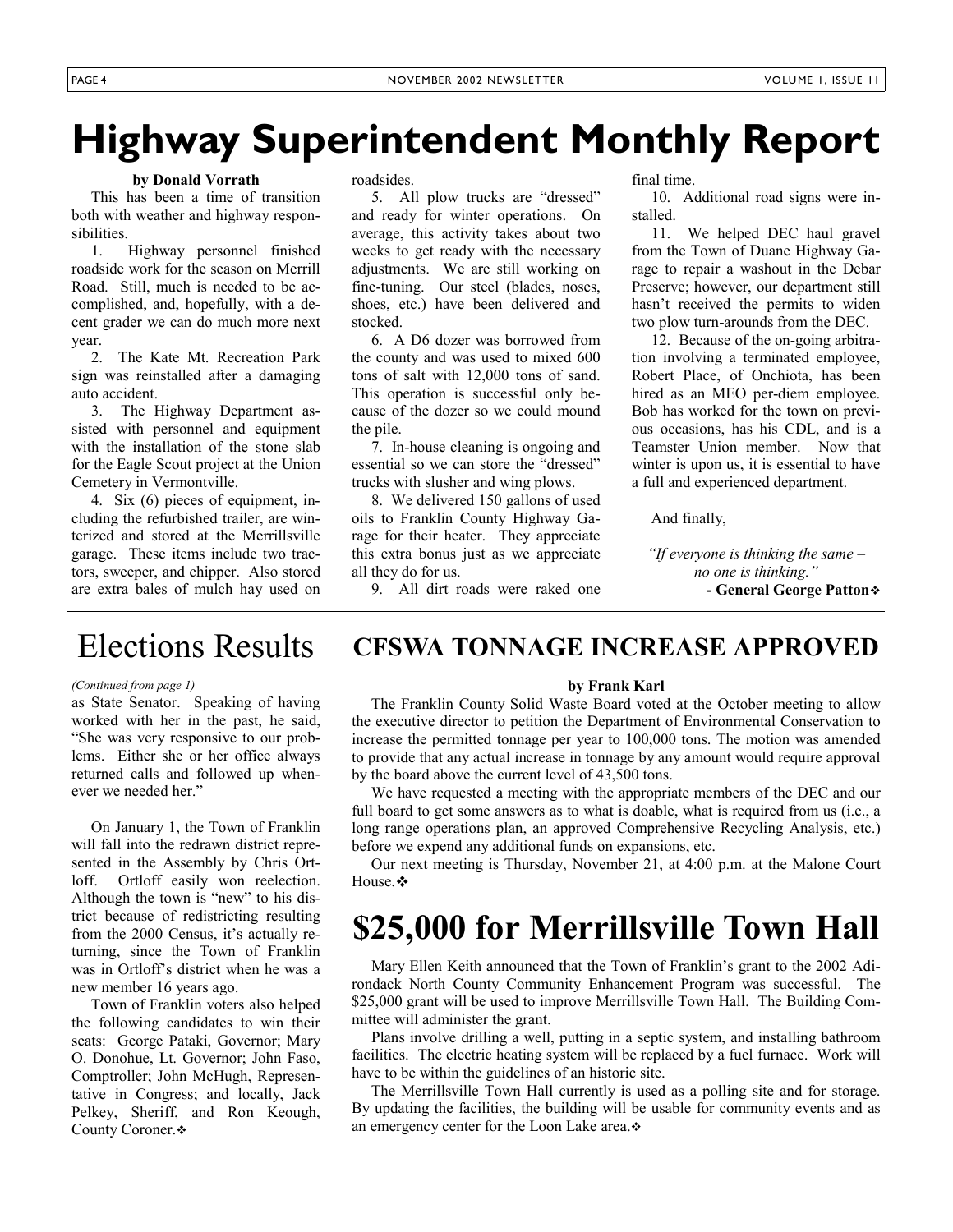# **Adelphia Options: Serve More Residents?**

 Town Attorney Ed Murphy held up a map at the November board meeting to show the board members the section of the town currently being served by Adelphia Cable.

 "Actually, it's a small area," he noted.

 Frank Karl, Mary Ellen Keith, and Murphy make up the committee that will negotiate the renewal of the contract with Adelphia which expires in 2005. They met with Adelphia's Al Sutphen. According to Murphy, one major point to address is expanding Adelphia's service area in the town.

 In the current contract, Adelphia is required to run service down roads where residences average 25 potential cable customers per mile. As a first step in negotiations to renew the Town of Franklin's contract, Adelphia will

### **Building Committee To Meet December 3**

 The next Building Committee meeting will be December 3 at 7:00 p.m. at the Franklin Town Hall.

 Frank Karl, who serves on the committee, invites everyone in the town with an interest in the subject of bringing the town's properties up to date to attend the meetings.

 "We're very concerned about getting public input on the direction they would like to see us go with this," he said.

 Karl is referring the options of adding on to the current town hall, building a new town hall, or building a new recreation center.

 "People have heard about it and they are asking me about it," Lauren Le-Febvre, Town Clerk, said. "They want to know, 'What's it gonna cost?"

 Karl hopes those people come to the meeting.

 Residents who can't come to meetings are urged to talk with committee members, who will share the comments and opinions with the rest of the committee.<br>The other members of the commit-

tee are Roger Symonds, Jean Baltzly, Walt Kretser, and Janet Ordway. ❖

supply committee with an up-to-date map of entire town of Franklin residences to identify what new locations qualify for cable.

 After the initial installation of cable in the town, expansion has been slow in coming.

 Several years ago, it looked as though cable service would be run through the town on Route 3. Adelphia had planned to connect with Falcon Cable TV in Plattsburgh to run cable optic up to Plattsburgh, which would have made it feasible to consider running cable to Onchiota and Loon Lake. However, Falcon was purchased, and the new owner didn't want to pursue the project. For now, small dish is the only real competition to cable.

 Cable services, which include the Internet, will reflect the wishes of the residents of the town  $-$  if they make them known to the committee – from what channels they get to the customer service they receive from Adelphia.

 Murphy expects to set up the first public meeting on the contract sometime in December. The new contract will run for ten years. Murphy urges residents to make their wishes known now. They will be living with the contract until 2015.  $\div$ 

# **About the Newsletter**

 The Town of Franklin Newsletter is provided to you by the Town Board to keep you up to date on the month-tomonth issues facing the town.

 You have every right to be proud of the 70 percent voter turnout in the Town of Franklin. The board believes that a town whose voters are as concerned and conscientious as this one deserves to know what their town government is up to.

 Recognizing that most people don't have the time to go to board meetings, the newsletter carries lengthy summaries of business conducted at each of the board meetings and of the on-going work of board committees. The newsletter also keeps you up to date on community events.

 Whether or not the town board's work is always of interest to you, it is important to you. It's your taxes, your services, your town laws, your quality of life.

 At all turns, everyone working on Town of Franklin business recognizes that they are working as your representatives, and they are directly available to you. All their decisions may not go your way, but they can't consider your opinion if they don't know what it is. Talk with one of them. Write a letter (P.O. Box 205, Vermontville, NY 12989). Call and leave a message (891-2189). Send an e-mail

(tof1@northnet.com). Attend a meeting.

 You also are invited to contribute to the newsletter. New ideas and opinions are welcome. The newsletter is not a newspaper concerned with "news that sells". Its goal is to give you thorough information on issues and directions before as well as after decisions are made or actions taken, keeping you informed, and encouraging your participation.

 Beyond town business, the newsletter is available to you to announce news about any item you would like to share. (Is anyone interested in taking up a social and personal town news feature? It would make a wonderful addition.)

 The newsletter is put together by Lorrie Rumble, who is available through the above address and e-mail. If she is not immediately available at the phone number, leave a message.

 In way of explanation and history, although this year's newsletters say "Volume I", the newsletters, in fact, have been around for a long time. Vince Pagano began them during his term as Town Supervisor in the early 1990's, and they continued through both of Frank Karl's Town Supervisor terms. Frank Karl still contributes regularly to the current newsletter.  $\triangle$